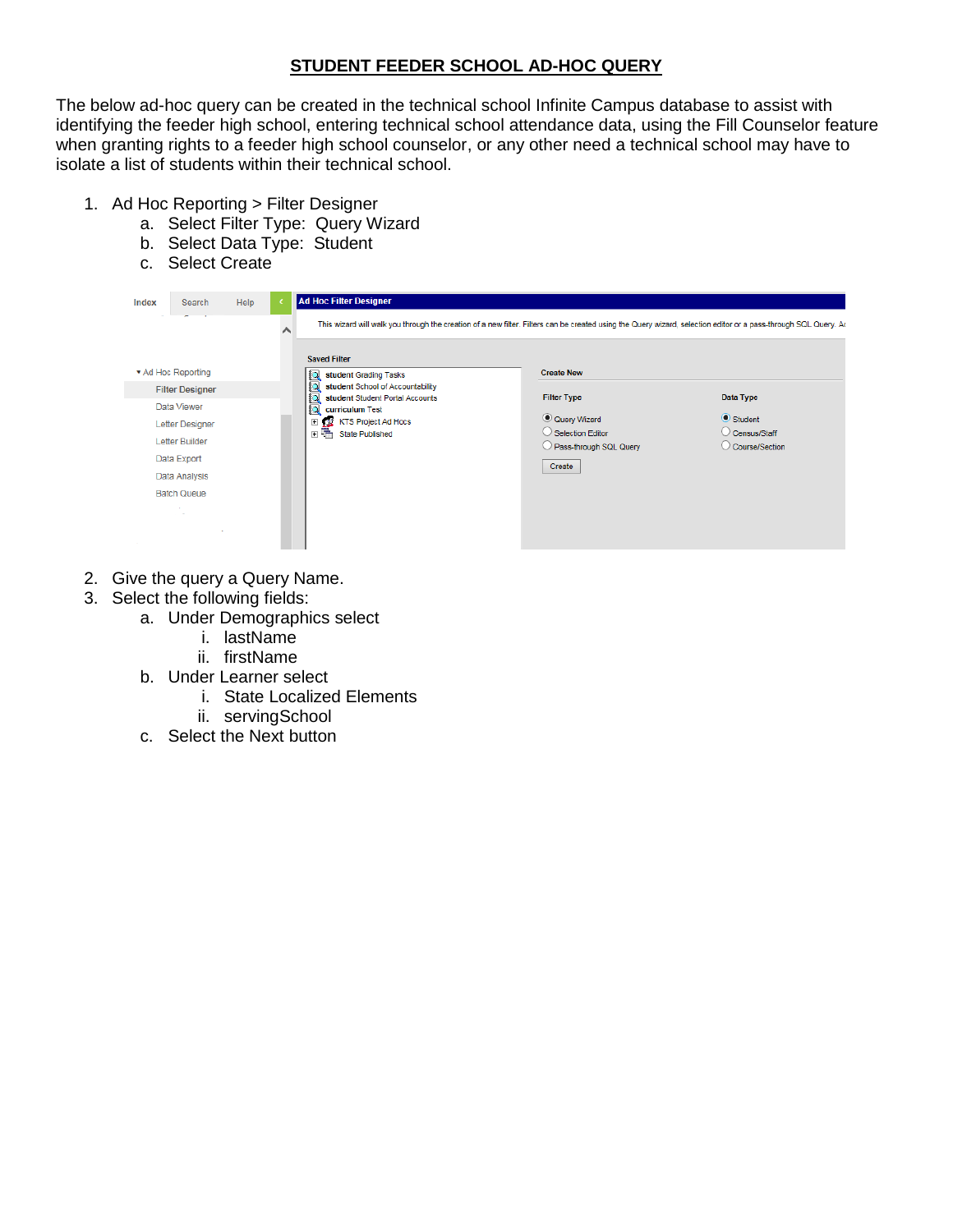|  |  | Ad Hoc Query Wizard - Field Selection |
|--|--|---------------------------------------|
|--|--|---------------------------------------|

| Select fields to use for creating a filter for which logic and output formatting may be applied. Click a field within the All Fields window, or use the Add Function<br>fields in the order selected; however, the sequence can be changed on the Output Formatting screen. At least one field must be selected to continue.                                                                                                                                                                                         |                                                                                     |                  |  |  |  |  |  |
|----------------------------------------------------------------------------------------------------------------------------------------------------------------------------------------------------------------------------------------------------------------------------------------------------------------------------------------------------------------------------------------------------------------------------------------------------------------------------------------------------------------------|-------------------------------------------------------------------------------------|------------------|--|--|--|--|--|
| Field Selection > Filter Parameters > Output Formatting > Grouping and Aggregation                                                                                                                                                                                                                                                                                                                                                                                                                                   |                                                                                     |                  |  |  |  |  |  |
| Student Feeder School<br>*Query Name:<br>Short Description:<br>Long Description:                                                                                                                                                                                                                                                                                                                                                                                                                                     |                                                                                     | $\boxed{\pm}$    |  |  |  |  |  |
| Select categories & fields                                                                                                                                                                                                                                                                                                                                                                                                                                                                                           |                                                                                     |                  |  |  |  |  |  |
| Filter By<br>Search<br>Clear<br><b>All Fields</b>                                                                                                                                                                                                                                                                                                                                                                                                                                                                    | <b>Selected Fields</b>                                                              |                  |  |  |  |  |  |
| <b>E</b> ≤≥ Student<br><b>H E Demographics</b><br><b>E-S2 School Boundaries</b><br>F-82 School Calendar<br>日 <> School<br>□ <> District<br><b>+ &lt;&gt; Learner</b><br><b>E</b> <> Counselor<br><b>H EX Learner Planning</b><br><b>⊞</b> ∴ Census<br>田 32 Health<br>E- <> Medicaid<br>+ < > Behavior<br>E <b>SI</b> Attendance<br>+ S> Assessment<br><b>E</b> <> Grading<br><b>THE SIMUL Learner Portfolio</b><br><b>E</b> <> Locker<br>⊞ ∴≤≥l Fee<br><b>H EXP Transportation</b><br>$\pm$ $\rightarrow$ Activities | student.lastName<br>student.firstName<br>⌒<br>es.servingSchool<br>$\zeta_{\rm rms}$ |                  |  |  |  |  |  |
| 田 2 Meetings<br><b>H</b> . <b>KIN</b> Meeting Purpose Count                                                                                                                                                                                                                                                                                                                                                                                                                                                          |                                                                                     |                  |  |  |  |  |  |
| <b>Add Function</b>                                                                                                                                                                                                                                                                                                                                                                                                                                                                                                  | <b>Edit Function</b>                                                                |                  |  |  |  |  |  |
| Save To:<br>User Account<br>Folder: $\prime \vee$<br>User Groups<br>Save<br>Save & Test                                                                                                                                                                                                                                                                                                                                                                                                                              |                                                                                     |                  |  |  |  |  |  |
|                                                                                                                                                                                                                                                                                                                                                                                                                                                                                                                      |                                                                                     | $<$ Back<br>Next |  |  |  |  |  |